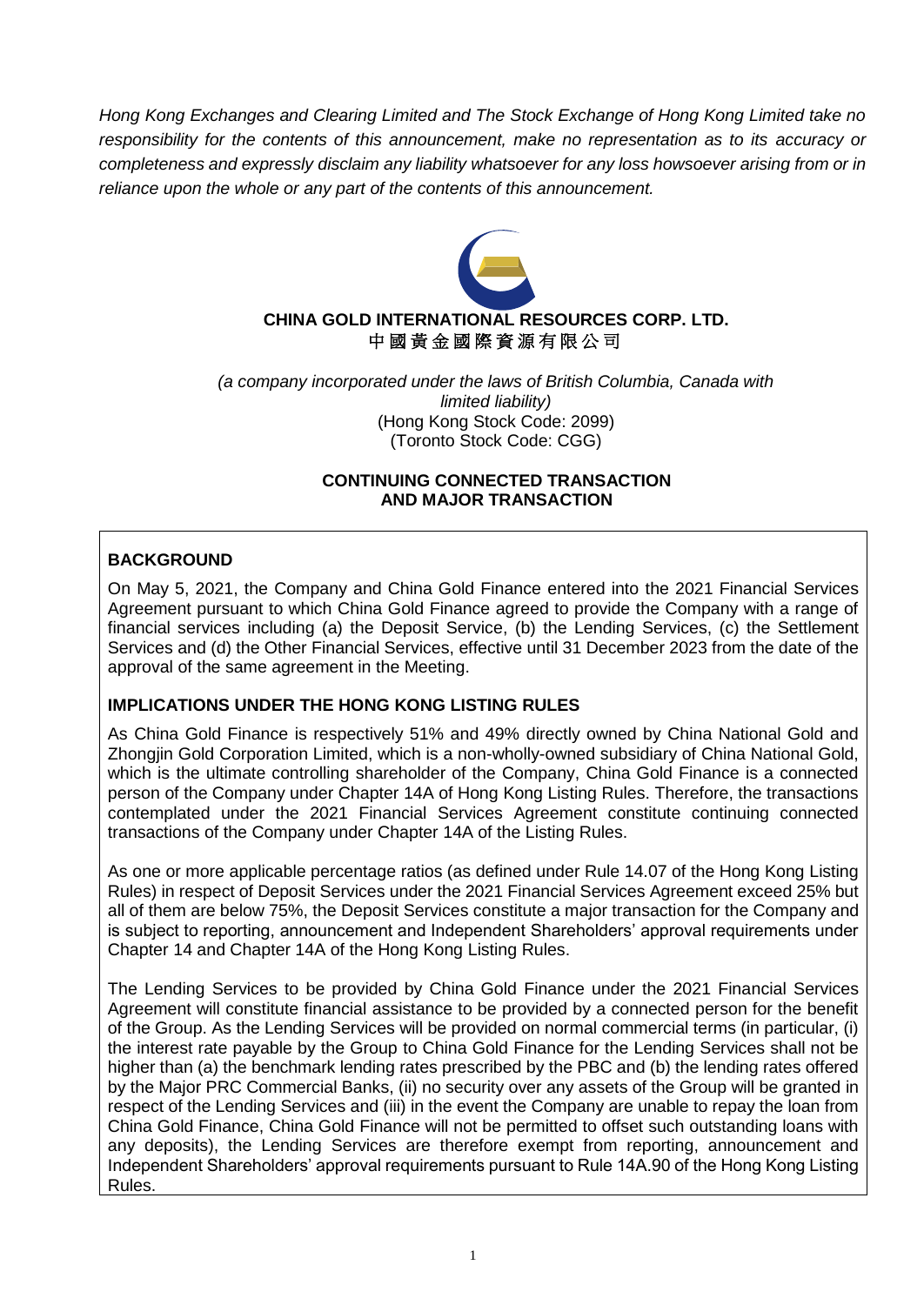In addition, as the percentage ratios (as defined under Rule 14.07 of the Hong Kong Listing Rules) in respect of the provision of the Settlement Services and the Other Financial Services under the 2021 Financial Services Agreement will not exceed 0.1%, therefore the Settlement Services and the Other Financial Services are fully exempt from reporting, announcement and Independent Shareholders' approval requirements pursuant to Rule 14A.76(1)(a) of the Hong Kong Listing Rules. The Company will also disclose the relevant details in the next published annual report of the Company in accordance with the relevant requirements as set out in Rule 14A.71 of the Hong Kong Listing Rules.

# **IMPLICATIONS UNDER APPLICABLE CANADIAN SECURITIES LAWS**

As the Company is listed on the TSX, the Company is subject to Multilateral Instrument 61-101 – Protection of Minority Security Holders in Special Transactions ("MI 61-101") which, among other things, regulates related party transactions. Pursuant to MI 61-101, related party transactions are subject to formal valuation and minority shareholder approval requirements unless an exemption is available.

The Continuing Connected Transaction is a related party transactions for the Company for purposes of MI 61-101 by virtue of the relationship between the Company and China National Gold.

The Continuing Connected Transaction is exempt from the valuation requirements of MI 61-101 as the Financial Services Agreement involves deposits or lending services that are not subject to a valuation under MI 61-101. The Continuing Connected Transaction is subject to the minority shareholder approval requirements of MI 61-101, which are to be satisfied by the approval of the Independent Shareholders.

# **GENERAL INFORMATION**

The Company will convene the Meeting in Vancouver, Canada on June 24, 2021 Vancouver time (June 25, 2021 Hong Kong time) for the Independent Shareholders to consider and, if thought fit, approve, among other matters, each of the Continuing Connected Transactions and the transactions contemplated thereunder. China National Gold, the ultimate controlling Shareholder of the Company, and its respective associates (as defined in the Hong Kong Listing Rules) will abstain from voting on the ordinary resolution(s) approving the Continuing Connected Transactions at the Meeting. The Independent Board Committee comprising of all the independent non-executive Directors has been established by the Company to consider the terms of the Continuing Connected Transactions and the proposed Caps and to advise and make recommendations to the Independent Shareholders as to how to vote at the Meeting on the ordinary resolution(s) regarding the Continuing Connected Transactions and the proposed Caps. Mr. Ian He, Mr. Wei Shao, Dr. Bielin Shi and Ms. Ruixia Han, being all the independent nonexecutive Directors, have been appointed by the Board to serve as members of the Independent Board Committee. None of the members of the Independent Board Committee has any material interest in the Continuing Connected Transactions and proposed Caps. TC Capital has been appointed as the Independent Financial Adviser to advise the Independent Board Committee and Independent Shareholders in this regard.

# **DESPATCH OF INFORMATION CIRCULAR**

An information circular containing, among other things, (i) the terms of the Continuing Connected Transactions and the proposed Caps thereunder, (ii) a letter of recommendation from the Independent Board Committee to the Independent Shareholders, (iii) a letter of advice from TC Capital to the Independent Board Committee and the Independent Shareholders, (iv) a notice of the Meeting and (v) other information required under the Hong Kong Listing Rules, will be dispatched to the Shareholders in due course.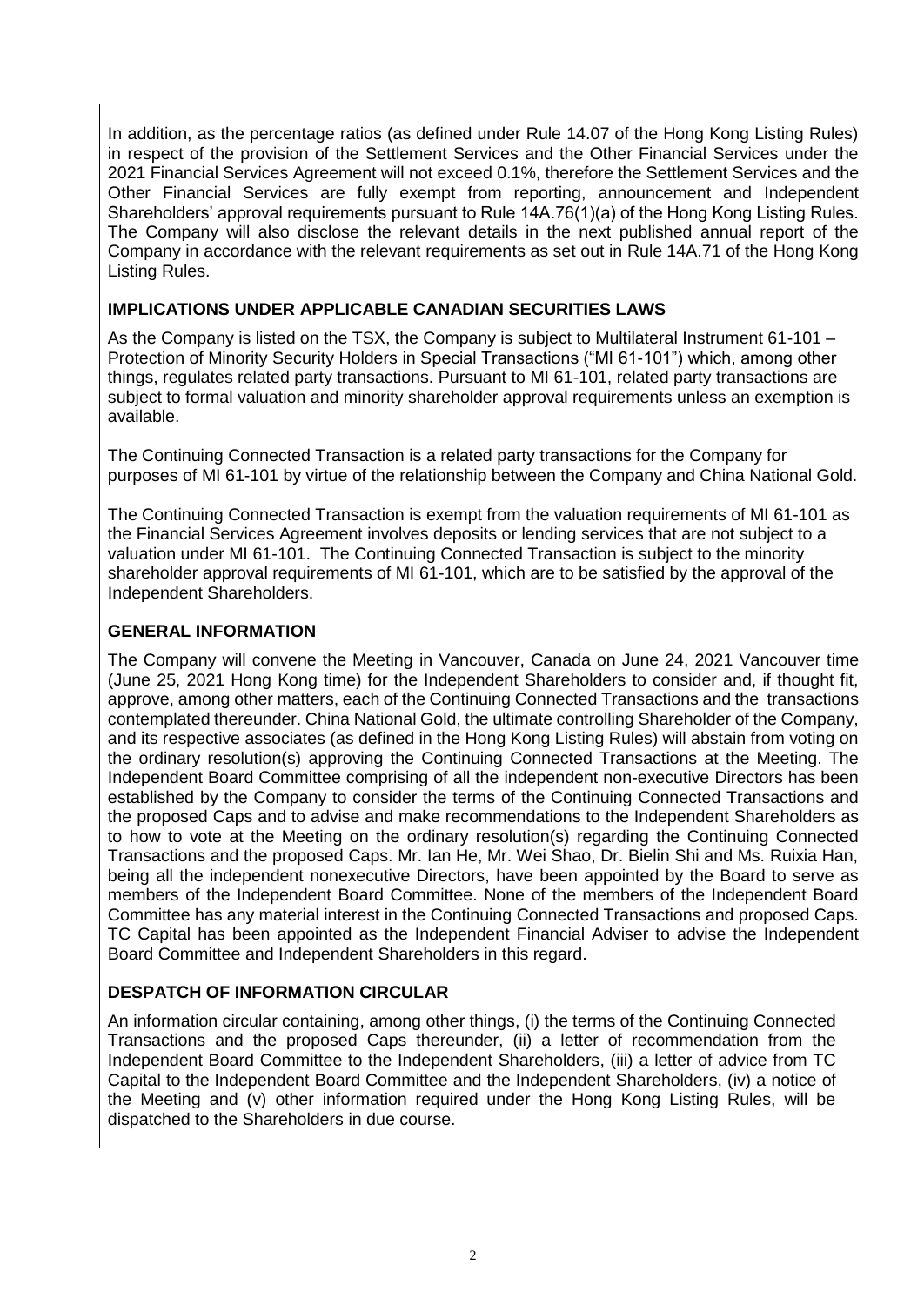## **CONTINUING CONNECTED TRANSACTION AND MAJOR TRANSACTION**

On May 5, 2021, the Company entered into the 2021 Financial Services Agreement with China Gold Finance, pursuant to which China Gold Finance agreed to provide the Company with a range of financial services including (a) the Deposit Services, (b) the Lending Services, (c) the Settlement Services and (d) the Other Financial Services (each as defined below), effective until 31 December, 2023 from the date of the approval of the Continuing Connected Transaction by the Independent Shareholders at the Meeting. Upon the 2021 Financial Services Agreement becoming effective, the parties have agreed to terminate the Deposit Services Agreement.

### **A. Key terms of the 2021 Financial Services Agreement**

- **Date:** May 5, 2021
- **Parties:** (a) the Company (as the Recipient); and
	- (b) China Gold Finance (as the Provider)
- **Subject Matter:** The Provider agreed to provide the Deposit Services, the Lending Services, the Settlement Services and the Other Financial Services to the Recipient and/or its subsidiaries within the PRC
- **Term:** Until December 31, 2023 from the date of the approval of the Continuing Connected Transaction by the Independent Shareholders at the Meeting
- **Description financial**  of The Provider will provide a range of financial services as set out in detail below:
- **services provided:** Deposit Services

The Provider will accept deposits from the Recipient, up to a maximum amount of daily deposit balance (including accumulative settlement interest) not exceeding RMB3,000 million during the term of the 2021 Financial Services Agreement (the "**Deposit Services**").

### Lending Services

The Provider will provide lending services, such as loans, bill acceptances, bill discounts, entrustment loans, guarantees and financing leases to the Recipient. The Recipient will not grant any security over its assets for the Lending Services in the event it is unable to repay any loans under the Lending Services and the Provider will not be permitted to offset such outstanding loans with any deposits received from the Recipient under the Deposit Services (the "**Lending Services**").

### Settlement Services

The Provider will provide settlement services such as collection, payment, or internal settlement services (the "**Settlement Services**").

## Other Financial Services

The Provider will provide financial and financing advisory services, credit certification and related consultation and agency services and other services approved by the CBRC (which has merged with the CIRC to form the CBIRC in April 2018) (the "**Other Financial Services**").

**Pricing and basis of determining pricing:** Pricing of each type of service under the 2021 Financial Services Agreement are determined as follows: Deposit Services

> The interest rates payable by the Provider to the Recipient for the Deposit Services shall not be lower than (a) the benchmark deposit rates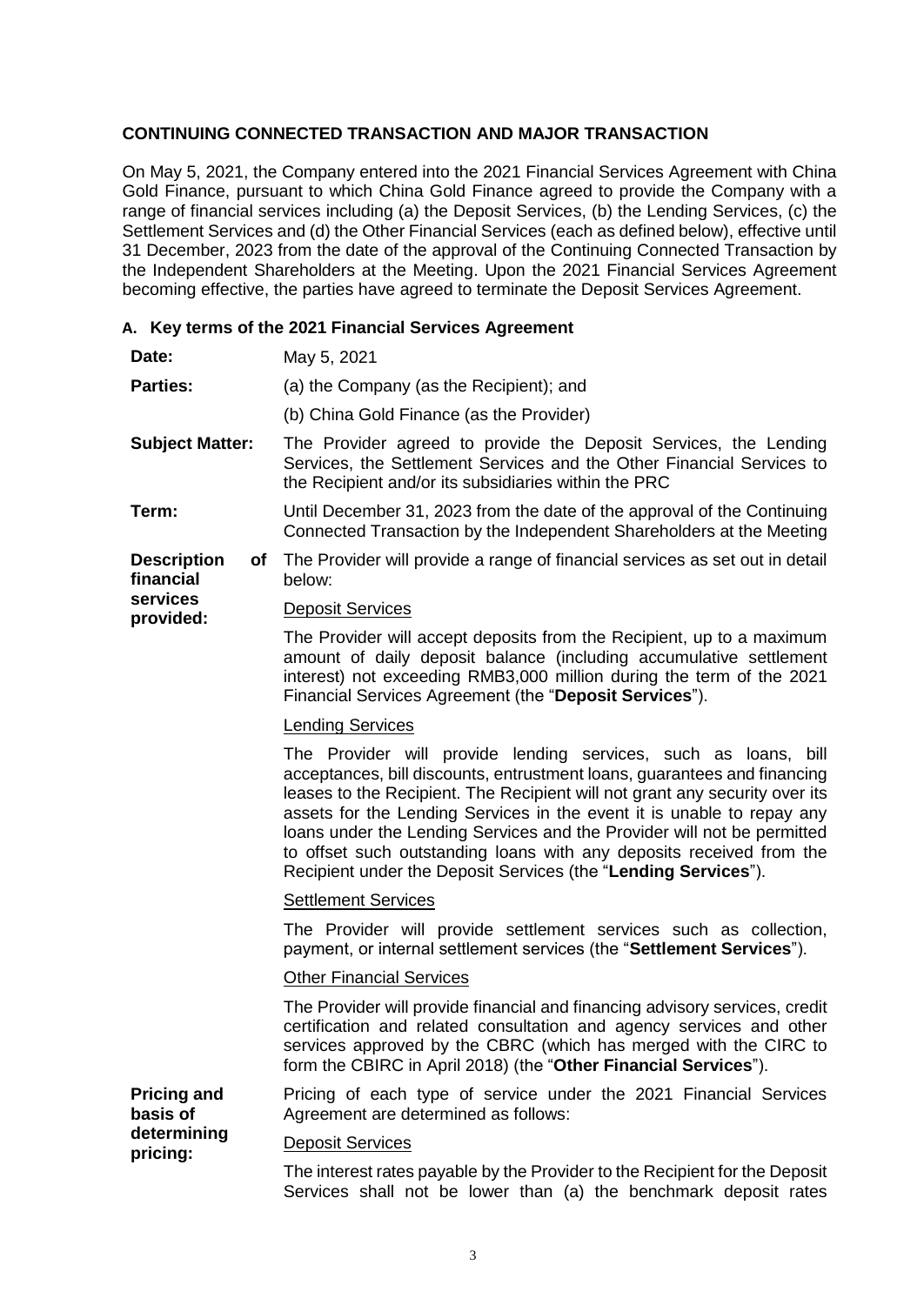prescribed by the PBC and (b) deposit rates payable by the Major PRC Commercial Banks.

### Lending Services

The interest rates payable by the Recipient to the Provider for the Lending Services shall not be higher than (a) the benchmark lending rates prescribed by the PBC and (b) the lending rates offered by the Major PRC Commercial Banks.

#### Settlement Services

The Provider will provide settlement services for a fee which shall not be higher than the fees publicly quoted by the Major PRC Commercial Banks for the same type of services.

#### Other Financial Services

The Provider will provide the Other Financial Services at a fee equal to the lower of (i) the fees publicly quoted by the Major PRC Commercial Banks and (ii) the pricing standard set by the PBC, the CBRC or other applicable regulatory authorities' benchmark for the same type of services.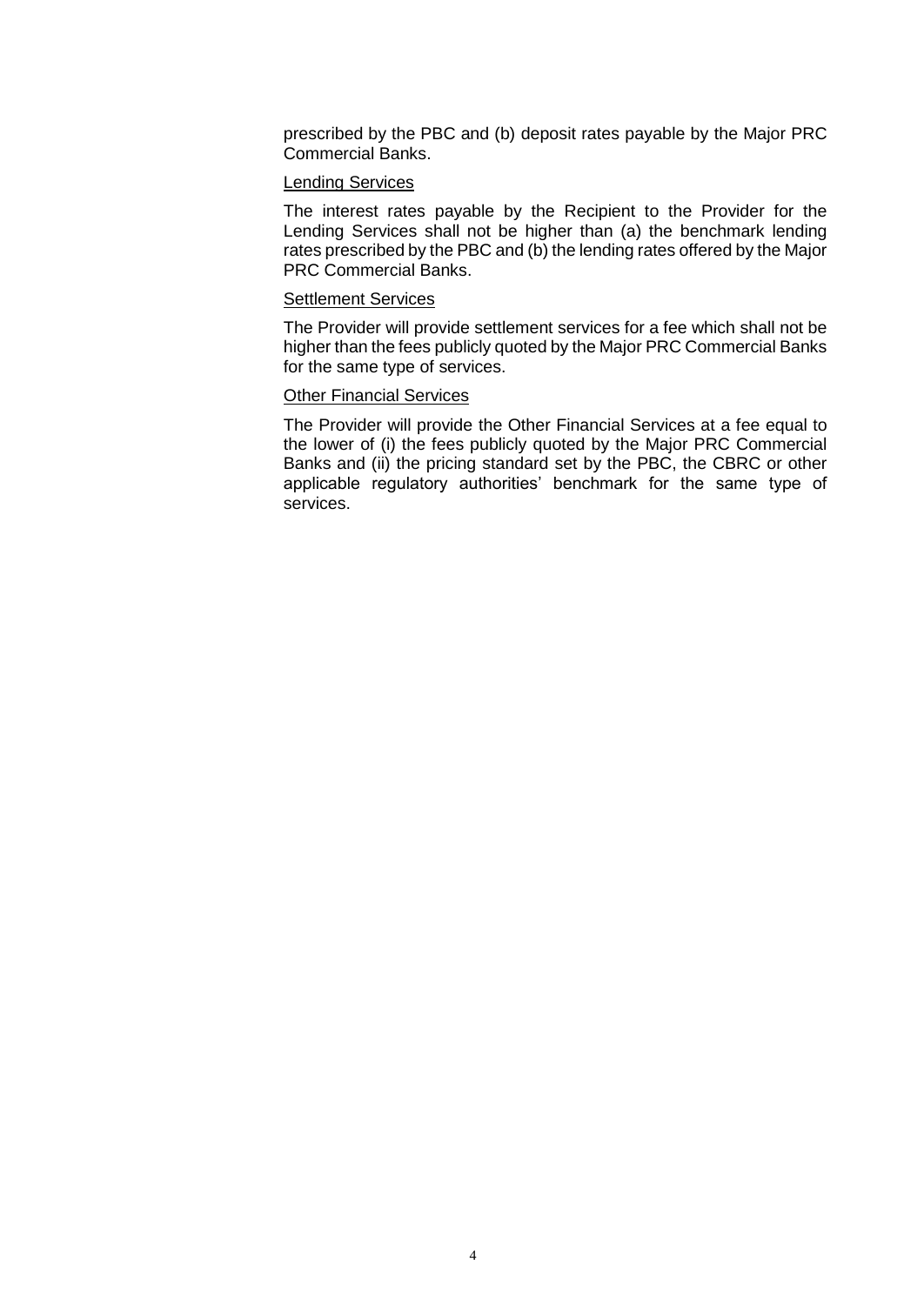## **B. Reasons for and benefits of entering into the 2021 Financial Services Agreement**

The reasons for and benefits of the 2021 Financial Services Agreement mainly include:

- a) the 2021 Financial Services Agreement will enable all of the existing and potential new members of the Group to continue to utilize the financial services provided by the Provider;
- b) the terms offered by the Provider for each type of services under the 2021 Financial Services Agreement are more favorable than that offered by the PBC and the Major PRC Commercial Banks;
- c) the Company is of the view that the Provider has prudent management over its business and will be able to strictly comply with the risk control indicators for financial institutions issued by the CBRC under the 2021 Financial Services Agreement;
- d) the Provider is regulated by the CBRC and must adhere to the relevant rules, regulations and measures formulated and promulgated by it and other applicable PRC laws and regulations issued by the central government or local governments at the provincial, autonomous regional and municipal levels of the PRC from time to time;
- e) the Recipient is expected to benefit from the Provider's better understanding of the operations of the Recipient which will allow more expedient and efficient services than those rendered by other major domestic commercial banks;
- f) the Provider, which has good credibility in the industry, has given an undertaking that it will increase the capital of the Provider in case the Provider encounters any difficulties in repayment or experiences any emergency circumstances;
- g) the Provider has been in operation since 2015 and has established a good track record of performance under the financial services agreement currently in effect which it is party to;
- h) the provision of the Deposit Services is a continuation of the Deposit Services Agreement; and
- i) the 2021 Financial Services Agreement will not cause significant adverse financial impact to the Company or its subsidiaries.

## **C. Financial effects of the Continuing Connected Transaction**

The Company does not anticipate that the Continuing Connected Transaction will have any material financial effects on the Group. The Directors consider that the Continuing Connected Transaction constitutes transactions in the ordinary course of business of the Group and will not have a significant impact on the financial results of the Company different from the financial effects the Company has realized in the past.

The Directors (including the INEDs) do not expect that entering into of the Continuing Connected Transaction would have any adverse financial impact on the earnings, assets and liabilities or its gearing levels, as compared with the position disclosed in the Company's audited financial statements for the year ended December 31, 2020 (the most recent published audited financial statements of the Company).

### **D. Annual caps and the basis of determining the annual caps under the 2021 Financial Services Agreement**

In respect of the Deposit Services under the 2021 Financial Services Agreement, the daily balance of the deposits (including any interest accrued therefrom) for the period from the date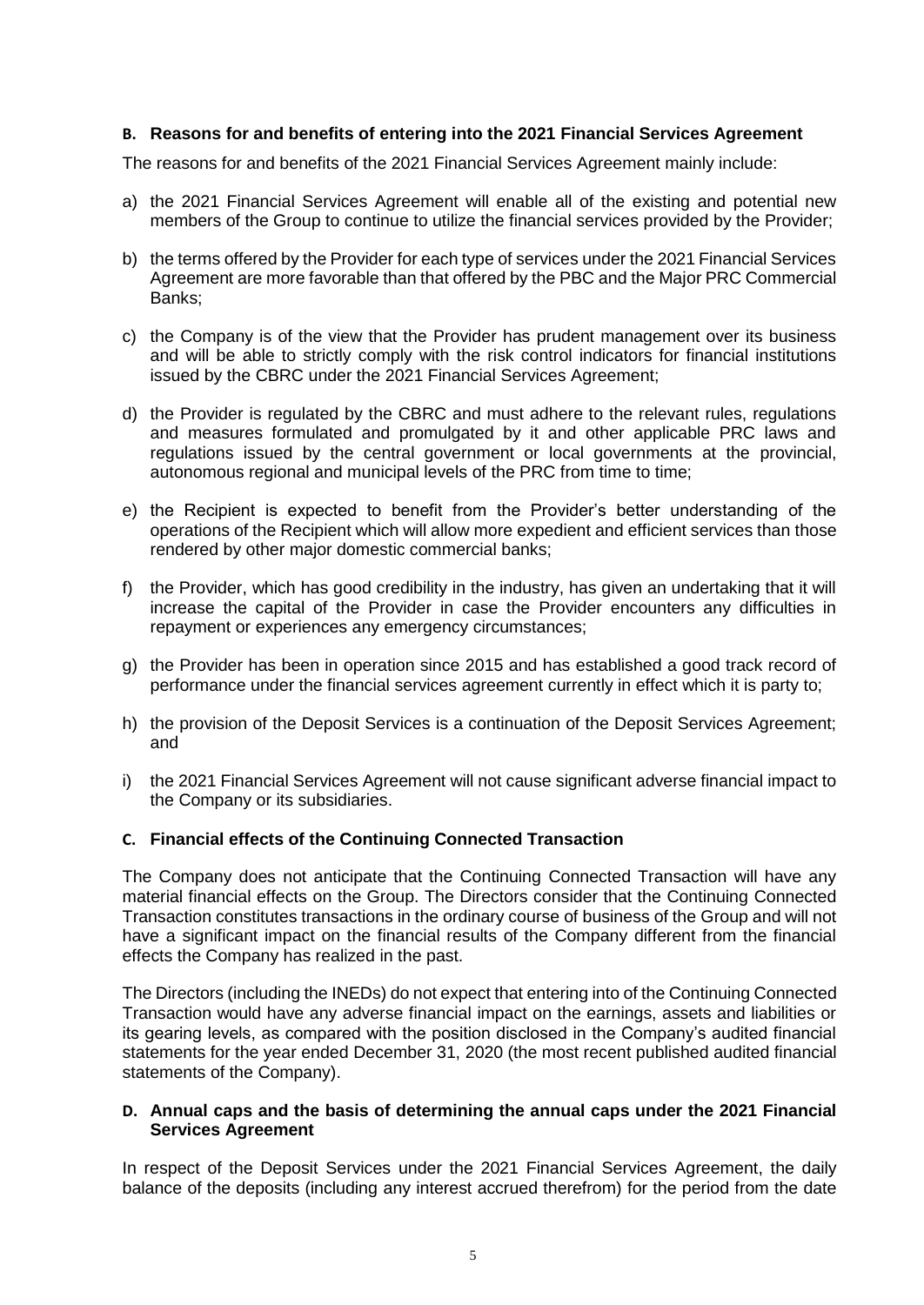of approval of the 2021 Financial Services Agreement in the Meeting to 31 December 2023 shall not exceed RMB3,000 million (the "**Deposit Caps**").

The Deposit Caps have been determined after taken into account of (i) the latest cash and current assets position of the Group and (ii) the potential improvement in the financial performance of the Group in the future due to the expected increase in the price of copper and gold in the upcoming years, and hence the corresponding potential increase in its overall cash balance and its potential deposit balance in the Provider.

The Directors (excluding the INEDs) consider that (i) the terms of the Continuing Connected Transaction are fair and reasonable, (ii) the Continuing Connected Transaction are on normal commercial terms and in the ordinary and usual course of business of the Group and (iii) entering into the Continuing Connected Transaction is in the interest of the Company and its Shareholders as a whole.

Each of Mr. Liangyou Jiang (Chairman, chief executive officer and executive Director), Mr. Shiliang Guan, Mr. Weibin Zhang, Ms. Na Tian (executive Directors) and Mr. Junhu Tong (nonexecutive Director) are considered to have a material interest in the Continuing Connected Transaction by virtue of their being officers or affiliates of CNG. All of them abstained from voting on the relevant resolutions at the Board meeting to approve the Continuing Connected Transaction. All the remaining Directors have confirmed at such Board meeting that they have no material interest in the Continuing Connected Transaction.

#### **E. Internal Control Measures**

In order to secure the Independent Shareholders' interests and ensure compliance with the terms of the 2021 Financial Services Agreement and the transactions contemplated thereunder and the Deposit Caps, the Company has adopted the following internal control measures:

- a) the Company will obtain quotations from each of the Major PRC Commercial Banks for the same services it will request from the Provider before it conducts business with the Provider. These quotations together with the quotation of the Provider will be submitted to the financial controller of the Company for review and to decide whether or not to accept the quotation of the Provider;
- b) the Company will also monitor the daily balances for the Deposit Services to ensure that such amounts are within the Deposit Caps;
- c) the Company's financial reporting department will monitor on a monthly and quarterly basis the reconciliation to the Deposit Caps; and
- d) the Company's auditors will review the transactions completed under the 2021 Financial Services Agreement and the Deposit Caps and report to the INEDs.

#### **INFORMATION ABOUT THE COMPANY**

The Company is a gold and base metal mining company incorporated in British Columbia, Canada and principally engaged in operation, acquisition, development and exploration of gold and base metal properties. The Company's principal mining operations are the CSH Mine located in Inner Mongolia, China and the Jiama Mine located in Tibet, China.

### **INFORMATION ABOUT CHINA GOLD FINANCE**

China Gold Finance is principally engaged in the provision of financial services including (i) the provision of consultation services relating to financial affairs and financing to the members of China National Gold (the "**Member Companies**"), credit evaluation and related consultation and agency business; (ii) the provision of assistance to the Member Companies in the receipt and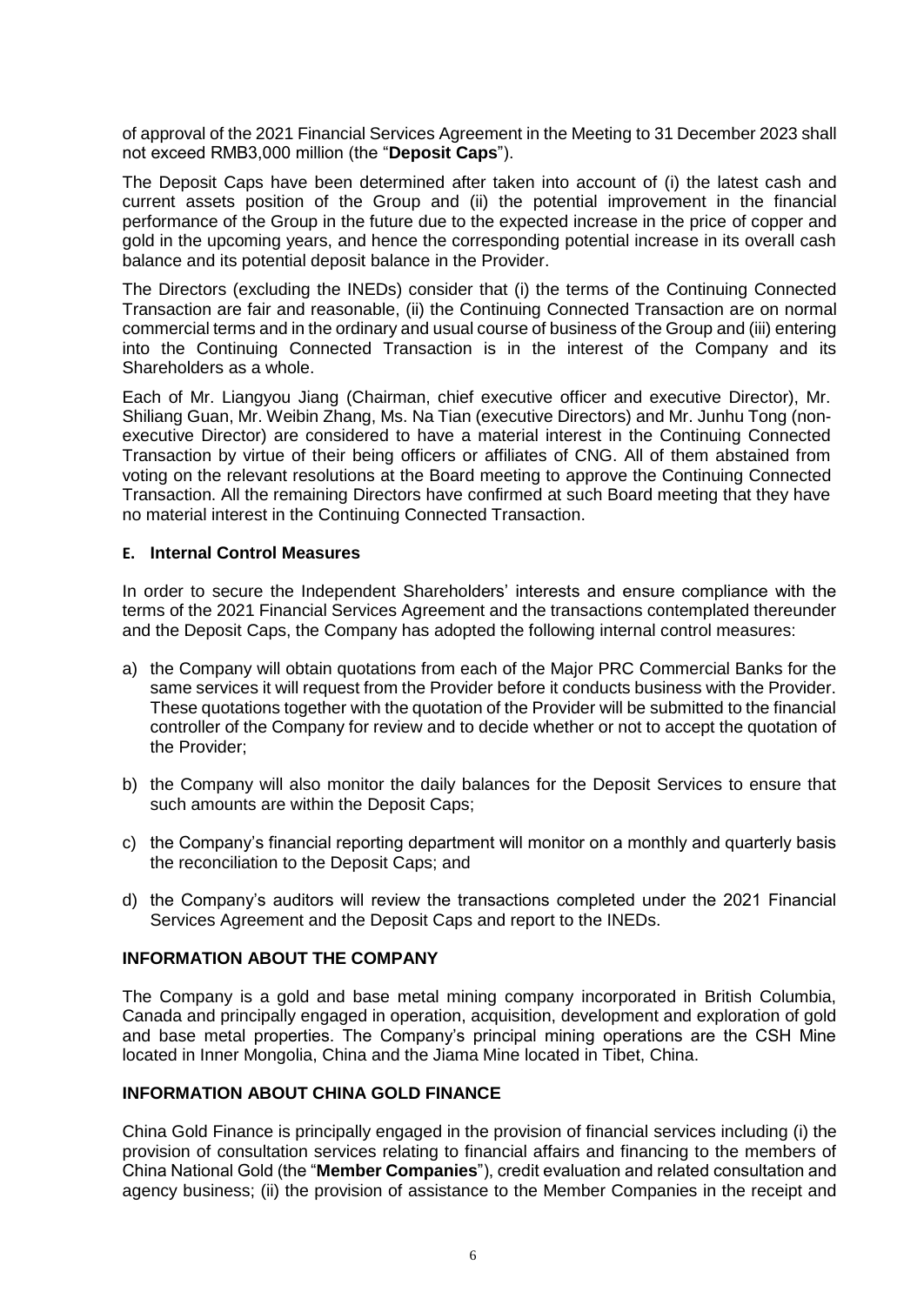payment of transaction money; (iii) the provision of guarantee to the Member Companies; (iv) the provision of entrusted loans and entrusted investments among the Member Companies; (v) handling the bill acceptance and discount for the Member Companies; (vi) handling the internal transfer and settlement of funds among the Member Companies and formulation of liquidation plan; (vii) the provision of deposit service to the Member Companies; (viii) the provision of loan and financing lease to the Member Companies; and (ix) the engagement in short term financing among financial institutions.

The following chart illustrates the relationship between the Company, CNG and China Gold Finance:



## **IMPLICATIONS UNDER THE HONG KONG LISTING RULES**

As China Gold Finance is respectively 51% and 49% directly owned by China National Gold and Zhongjin Gold Corporation Limited, which is a non-wholly-owned subsidiary of China National Gold, which is the ultimate controlling shareholder of the Company, China Gold Finance is a connected person of the Company under Chapter 14A of Hong Kong Listing Rules. Therefore, the transactions contemplated under the 2021 Financial Services Agreement constitute continuing connected transactions of the Company under Chapter 14A of the Listing Rules.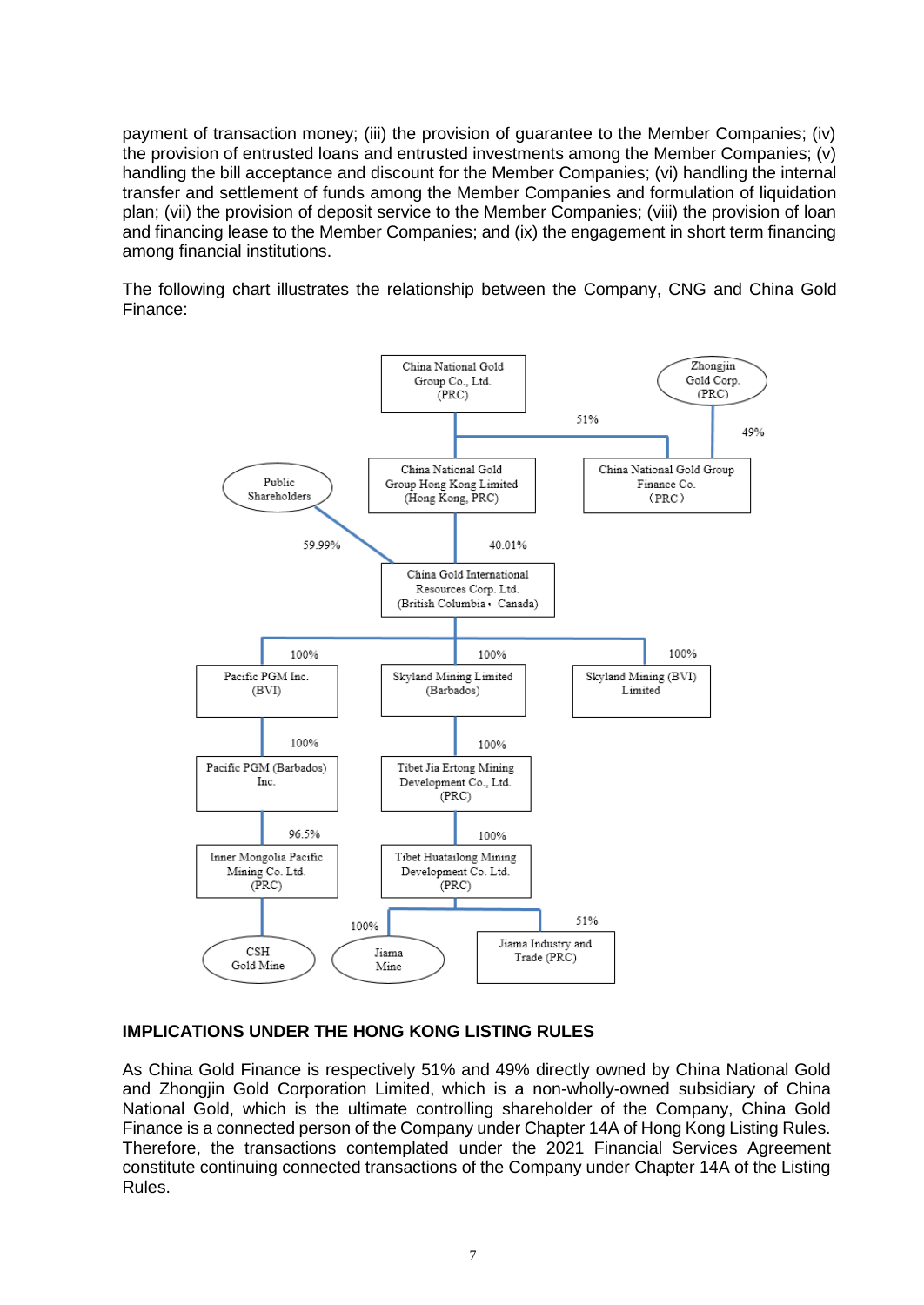As one or more applicable percentage ratios (as defined under Rule 14.07 of the Hong Kong Listing Rules) in respect of Deposit Services under the 2021 Financial Services Agreement exceed 25% but all of them are below 75%, the Deposit Services constitute a major transaction for the Company and is subject to reporting, announcement and Independent Shareholders' approval requirements under Chapter 14 and Chapter 14A of the Hong Kong Listing Rules.

The Lending Services to be provided by China Gold Finance under the 2021 Financial Services Agreement will constitute financial assistance to be provided by a connected person for the benefit of the Group. As the Lending Services will be provided on normal commercial terms (in particular, (i) the interest rate payable by the Group to China Gold Finance for the Lending Services shall not be higher than (a) the benchmark lending rates prescribed by the PBC and (b) the lending rates offered by the Major PRC Commercial Banks, (ii) no security over any assets of the Group will be granted in respect of the Lending Services and (iii) in the event the Company are unable to repay the loan from China Gold Finance, China Gold Finance will not be permitted to offset such outstanding loans with any deposits), the Lending Services are therefore exempt from reporting, announcement and Independent Shareholders' approval requirements pursuant to Rule 14A.90 of the Hong Kong Listing Rules.

In addition, as the percentage ratios (as defined under Rule 14.07 of the Hong Kong Listing Rules) in respect of the provision of the Settlement Services and the Other Financial Services under the 2021 Financial Services Agreement will not exceed 0.1%, therefore the Settlement Services and the Other Financial Services are fully exempt from reporting, announcement and Independent Shareholders' approval requirements pursuant to Rule 14A.76(1)(a) of the Hong Kong Listing Rules.

The Company will also disclose the relevant details in the next published annual report of the Company in accordance with the relevant requirements as set out in Rule 14A.71 of the Hong Kong Listing Rules.

### **IMPLICATIONS UNDER APPLICABLE CANADIAN SECURITIES LAWS**

As the Company is listed on the TSX, the Company is subject to MI 61-101, which, among other things, regulates related party transactions. Pursuant to MI 61-101, related party transactions are subject to formal valuation and minority shareholder approval requirements unless an exemption is available.

The Continuing Connected Transaction is a related party transactions for the Company for purposes of MI 61-101 by virtue of the relationship between the Company and CNG. The Continuing Connected Transaction is exempt from the valuation requirements of MI 61-101 as the 2021 Financial Services Agreement involves deposits or lending services that are not subject to a valuation under MI 61-101. The Continuing Connected Transaction is subject to the minority shareholder approval requirements of MI 61-101, which are to be satisfied by the approval of the Independent Shareholders.

### **Approval Requirements**

To be approved under both Chapter 14 and Chapter 14A of the Hong Kong Listing Rules and MI 61-101, the Continuing Connected Transaction (including the Deposit Caps), must receive the affirmative vote of not less than a majority of the votes cast thereon by the Independent Shareholders.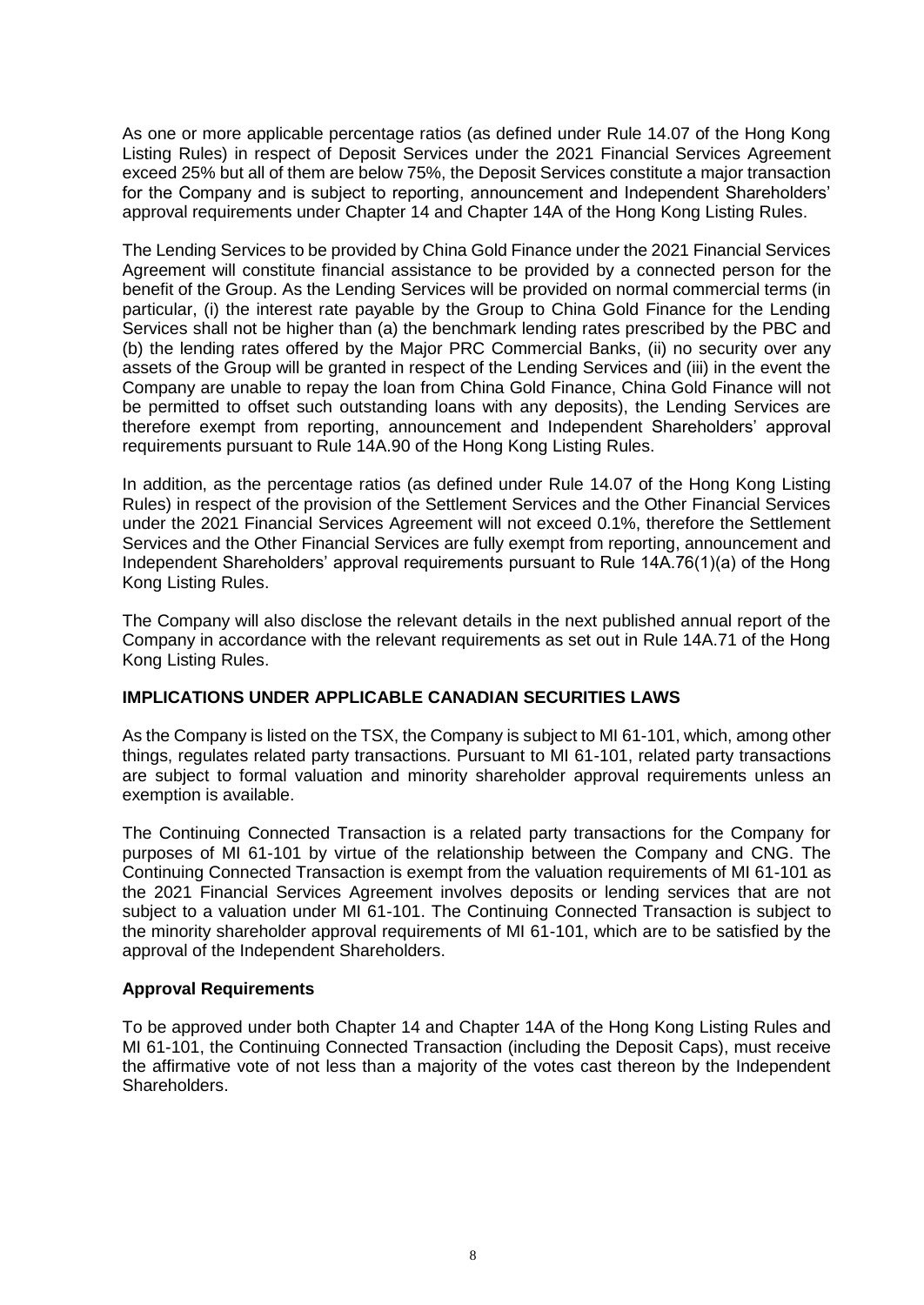### **GENERAL INFORMATION**

The Company will convene the Meeting in Vancouver, Canada on June 24, 2021 Vancouver time (June 25, 2021 Hong Kong time) for the Independent Shareholders to consider and, if thought fit, approve, among other matters, the Continuing Connected Transaction. China National Gold, the controlling Shareholder of the Company, and its associates (as defined in the Hong Kong Listing Rules) will abstain from voting on the ordinary resolution(s) to approve the Continuing Connected Transaction at the Meeting.

The Independent Board Committee (comprising all of the INEDs) has been established by the Company to consider the Continuing Connected Transaction and to advise and make recommendations to the Independent Shareholders as to how to vote at the Meeting on the ordinary resolution(s) regarding the Continuing Connected Transaction. Mr. Yingbin Ian He, Mr. Wei Shao, Dr. Bielin Shi and Ms. Ruixia Han, being all the INEDs, have been appointed by the Board to serve as members of the Independent Board Committee. None of the members of the Independent Board Committee has any material interest in the Continuing Connected Transaction. TC Capital International Limited has been appointed as the Independent Financial Adviser to advise the Independent Board Committee and Independent Shareholders in this regard.

### **DESPATCH OF INFORMATION CIRCULAR**

An information circular containing, among other things, (i) the terms and the proposed Caps of the Continuing Connected Transactions, (ii) a letter of recommendation from the Independent Board Committee to the Independent Shareholders, (iii) a letter of advice from TC Capital to the Independent Board Committee and the Independent Shareholders, (iv) a notice of the Meeting and (v) other information required under the Hong Kong Listing Rules, will be despatched to the Shareholders on or before 20 May, 2021.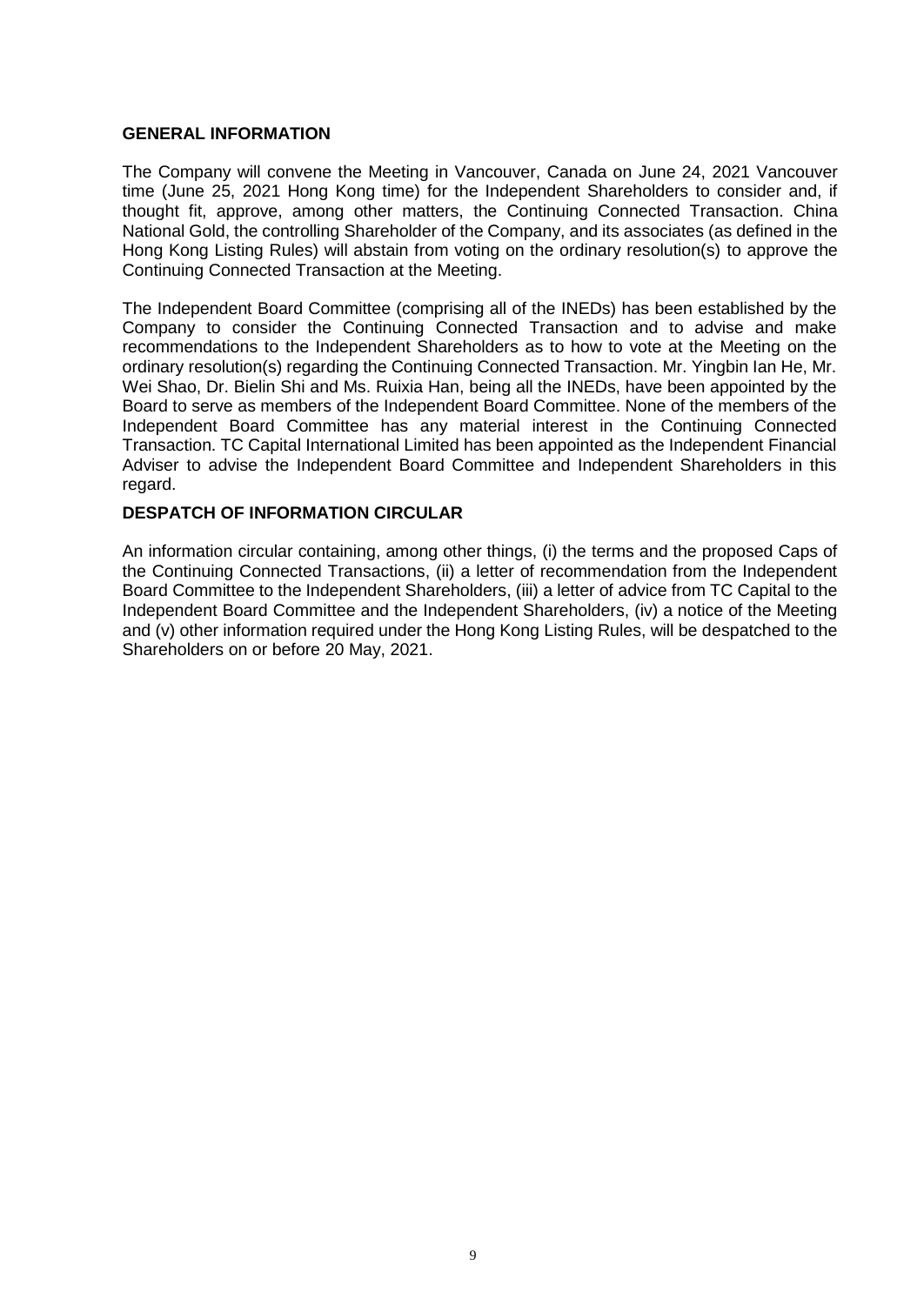# **DEFINITIONS**

In this announcement, unless the context otherwise requires, the following expressions shall have the following meanings:

| "2021 Financial Services<br>Agreement" | the financial services agreement dated May 5, 2021<br>between China Gold Finance and the Company pursuant<br>to which China Gold Finance will provide a range of<br>financial services to the Company;                                                                                                                                                              |
|----------------------------------------|---------------------------------------------------------------------------------------------------------------------------------------------------------------------------------------------------------------------------------------------------------------------------------------------------------------------------------------------------------------------|
| "Board"                                | the board of Directors of the Company;                                                                                                                                                                                                                                                                                                                              |
| "CBRC"                                 | the China Banking Regulatory Commission;                                                                                                                                                                                                                                                                                                                            |
| "CBIRC"                                | the China Insurance Banking Regulatory Commission,<br>which was established in April 2018 by a merger of the<br><b>CBRC</b> and the CIRC;                                                                                                                                                                                                                           |
| "China Gold Finance"                   | China National Gold Group Finance Co., Ltd., which is<br>directly owned by China National Gold and Zhongjin Gold<br>Corporation Limited as to 51% and 49% respectively, as at<br>the date of this announcement;                                                                                                                                                     |
| "China National Gold" or "CNG"         | China National Gold Group Co., Ltd. (formerly known as<br>China National Gold Group Corporation), the ultimate<br>controlling Shareholder of the Company currently holding<br>approximately 40.01% of the issued share capital of the<br>Company through CNGGHK, its wholly-owned subsidiary<br>as at date the of this announcement;                                |
| "CIRC"                                 | the China Insurance Regulatory Commission;                                                                                                                                                                                                                                                                                                                          |
| "CNGGHK"                               | China National Gold Group Hong Kong Limited;                                                                                                                                                                                                                                                                                                                        |
| "Company"                              | China Gold International Resources Corp. Ltd., a limited<br>liability company incorporated under the laws of British<br>Columbia, Canada with its Shares listed on both the Hong<br>Kong Stock Exchange and the Toronto Stock Exchange;                                                                                                                             |
| "connected person(s)"                  | has the same meaning ascribed thereto under the Hong<br>Kong Listing Rules;                                                                                                                                                                                                                                                                                         |
| "Continuing Connected<br>Transaction"  | the transactions contemplated under the 2021 Financial<br>Services Agreement (including the Deposit Caps) which<br>constitute continuing connected transactions of the<br>Company under Chapter 14A of the Hong Kong Listing<br>Rules and not otherwise exempted from Independent<br>Shareholders' approval requirements under Chapter 14A of<br>the Listing Rules; |
| "Deposit Caps"                         | has the meaning as defined in this announcement;                                                                                                                                                                                                                                                                                                                    |
| "Deposit Services"                     | has the meaning as defined in this announcement;                                                                                                                                                                                                                                                                                                                    |
| "Deposit Services Agreement"           | the deposit services agreement entered into between the<br>Company and China Gold Finance on 18 December 2017,<br>as amended by the relevant supplemental agreements<br>signed between both parties on 18 December 2018, 31<br>December 2019 and 22 December 2020.                                                                                                  |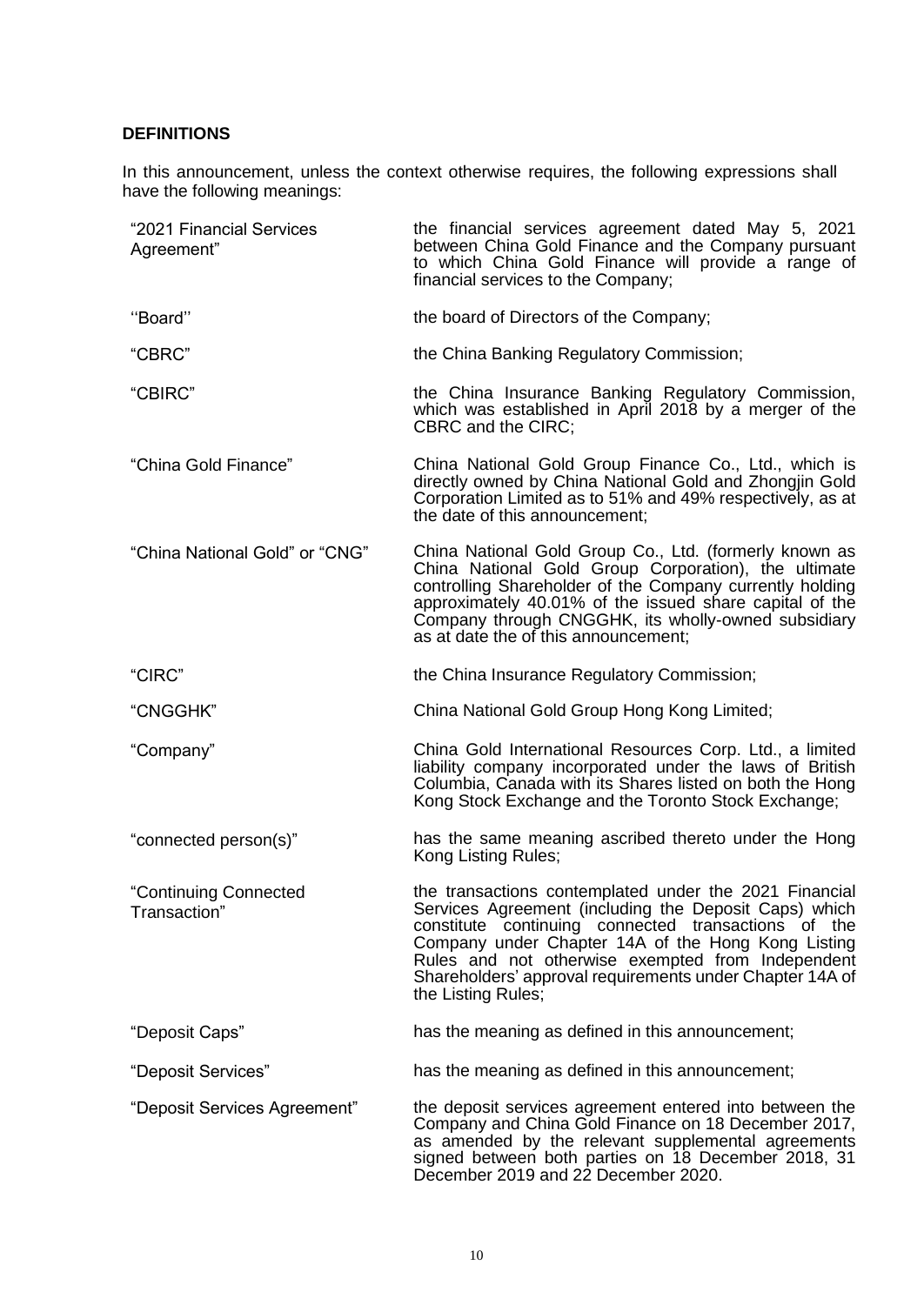| "Directors", each a "Director"                     | the directors of the Company;                                                                                                                                                                                                                                                                                                                                                                                                                        |
|----------------------------------------------------|------------------------------------------------------------------------------------------------------------------------------------------------------------------------------------------------------------------------------------------------------------------------------------------------------------------------------------------------------------------------------------------------------------------------------------------------------|
| "Group"                                            | the Company and its subsidiaries (as defined under the<br>Hong Kong Listing Rules);                                                                                                                                                                                                                                                                                                                                                                  |
| "Hong Kong"                                        | Hong Kong Special Administrative Region of the PRC;                                                                                                                                                                                                                                                                                                                                                                                                  |
| "Hong Kong Listing Rules"                          | the Rules Governing the Listing of Securities on the Hong<br>Kong Stock Exchange;                                                                                                                                                                                                                                                                                                                                                                    |
| "Hong Kong Stock Exchange"                         | The Stock Exchange of Hong Kong Limited;                                                                                                                                                                                                                                                                                                                                                                                                             |
| "Independent Board Committee"                      | an independent committee of the Board comprising all of<br>the INEDs;                                                                                                                                                                                                                                                                                                                                                                                |
| "Independent Financial Adviser" or<br>"TC Capital" | TC Capital International Limited, a licensed corporation to<br>carry on Type 1 (dealing in securities) and Type 6 (advising<br>on corporate finance) of the regulatory activities under the<br>Securities and Futures Ordinance (Chapter 571 of the Laws<br>of Hong Kong), being the independent financial adviser to<br>the Independent Board Committee and the Independent<br>Shareholders in relation to the Continuing Connected<br>Transaction; |
| "Independent Shareholders"                         | the Shareholders (other than China National Gold and any<br>of its associates) who do not have a material interest in the<br>Continuing Connected Transaction, and are not required to<br>abstain from voting at the Meeting to approve the<br><b>Continuing Connected Transaction;</b>                                                                                                                                                              |
| "INEDs"                                            | the independent non-executive Directors;                                                                                                                                                                                                                                                                                                                                                                                                             |
| "Inner Mongolia"                                   | Inner Mongolia Autonomous Region of the PRC;                                                                                                                                                                                                                                                                                                                                                                                                         |
| "Jiama Mine"                                       | Jiama Copper-Gold Polymetallic Mine located in Tibet,<br>PRC. Jiama Mine hosts a large-scale copper-gold<br>deposit consisting of copper,<br>polymetallic<br>gold,<br>molybdenum, silver, lead and zinc. It is owned and<br>operated by the Group through the Company's indirect<br>wholly-owned subsidiary Tibet Huatailong;                                                                                                                        |
| "Lending Services"                                 | has the meaning as defined in this announcement;                                                                                                                                                                                                                                                                                                                                                                                                     |
| "Major PRC Commercial Banks"                       | Industrial and Commercial Bank of China, Agricultural<br>Bank of China, Bank of China and China Construction<br>Bank:                                                                                                                                                                                                                                                                                                                                |
| "Meeting"                                          | the annual general meeting and special meeting of the<br>Company to be held on June 24, 2021 at 10:00 am in<br>Vancouver, British Columbia, Canada (June 25, 2021 Hong<br>Kong time), to consider and, if appropriate, to approve<br>(among other matters) the Continuing Connected<br>Transaction, or any adjournment thereof;                                                                                                                      |
| "Member Companies"                                 | has the meaning as defined in this announcement;                                                                                                                                                                                                                                                                                                                                                                                                     |
| "MI 61-101"                                        | Multilateral Instrument 61-101 - Protection of Minority<br>Security Holders in Special Transactions;                                                                                                                                                                                                                                                                                                                                                 |